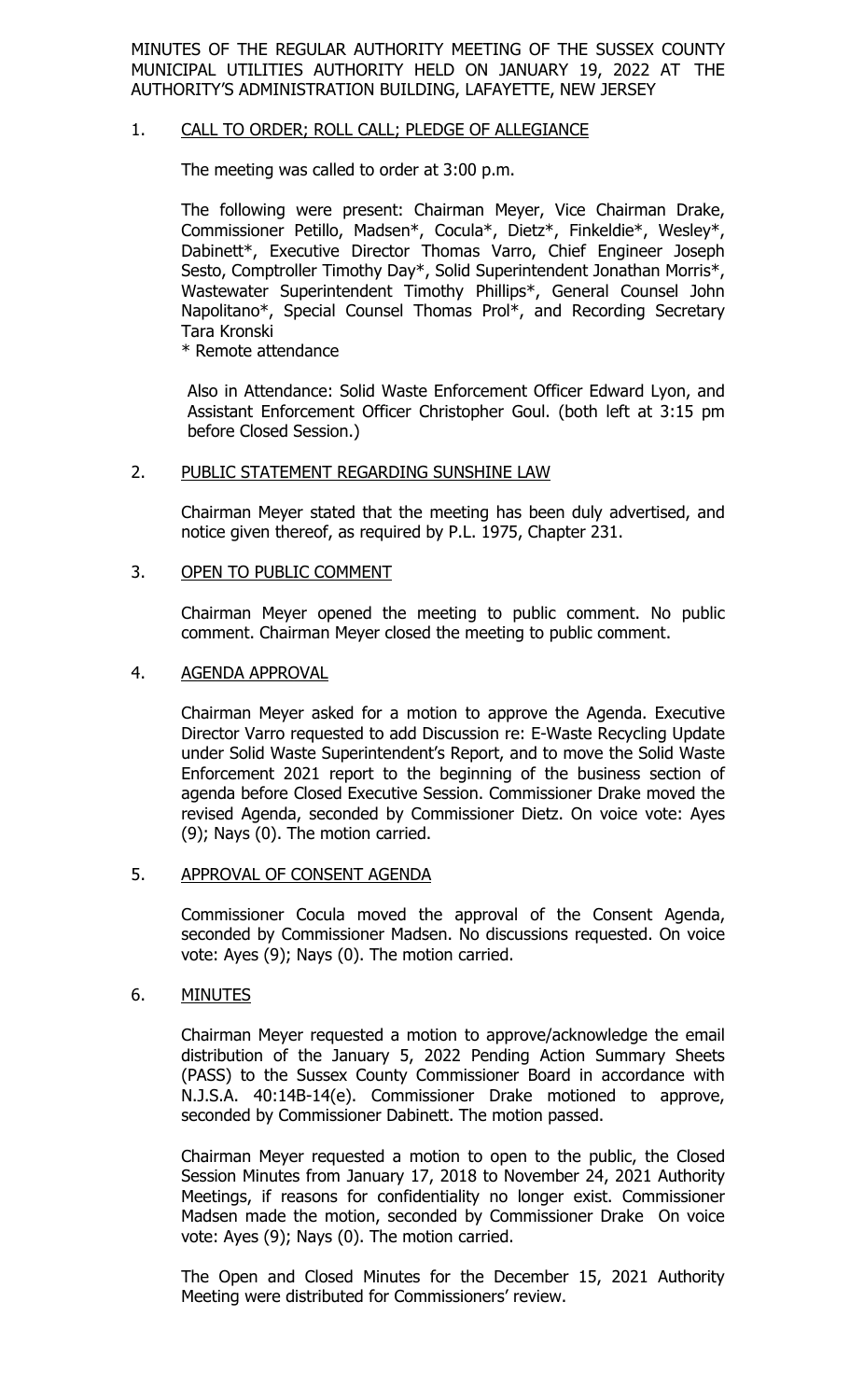# 7. BUSINESS

# **Solid Waste Enforcement 2021 Report**

Solid Waste Enforcement Officer Edward Lyon and Solid Waste Enforcement Assistant Christopher Goul gave a report on the Countywide Enforcement Program for 2021. The program consists of tracking haulers and containers to ensure they follow County Flow Control regulations, and dispose of debris at the Sussex County MUA. They documented 1704 containers, which is an increase of 424 from last year. Mr. Lyon reviewed the process of container checks and violation cases. Mr. Lyon reported that the "runners" program for unpaying customers has been successful, with the number of runners declining significantly since inception.

# a. Executive Session

At 3:15 p.m. Commissioner Drake moved the adoption of the following resolution authorizing a Closed Executive Session, motion was seconded by Commissioner Dietz. On voice vote: Ayes (9), Nays (0). The motion carried.

Chairman Meyer noted the Closed Session should be approximately 30-40 minutes and discussions shall include: Vernon Township/Vernon Township MUA, Upper Wallkill NJPDES Permit Appeal for Nitrate, Resident's suggestions, and Personnel Matters.

#22-017 RESOLUTION RE: AUTHORIZING CLOSED EXECUTIVE SESSION

At 3:50 p.m. Commissioner Madsen moved to adjourn the Closed Session, seconded by Commissioner Drake. On voice vote: Ayes (9), Nays (0). The motion carried.

Chairman Meyer confirmed discussions held as specifically set forth in the resolution authorizing Closed Executive Session: Vernon Township/Vernon Township MUA, Upper Wallkill NJPDES Permit Appeal for Nitrate, Resident's suggestions, and Personnel Matters. When the need for confidentiality of these matters no longer exists, they will be opened to the public.

b. Wastewater Program

# **Superintendent' s Report**

Mr. Phillips gave a status report on the Hamburg Pump Station Upgrade Project. He indicated that the contractor has begun to integrate the new system into the old system and completion should be mid or end of February.

# **Executive Director's Report**

Mr. Varro introduced a resolution for the Wallkill River Watershed Management Group to authorize the submission of a permit application to the NJDEP for wetland habitat enhancement activities at the SCMUA Paulinskill Plant property Frankford Township. A general wetlands permit is required to conduct the activities, resolution also authorized Executive Director and WRWMG Director to sign and all related documents. Commissioner Madsen moved the resolution, Commissioner Dabinett seconded the motion. On roll call: Ayes (9) Commissioner Petillo, Madsen, Cocula, Dietz, Meyer, Drake, Wesley, Finkeldie, Dabinett; Nays (0). The resolution passed.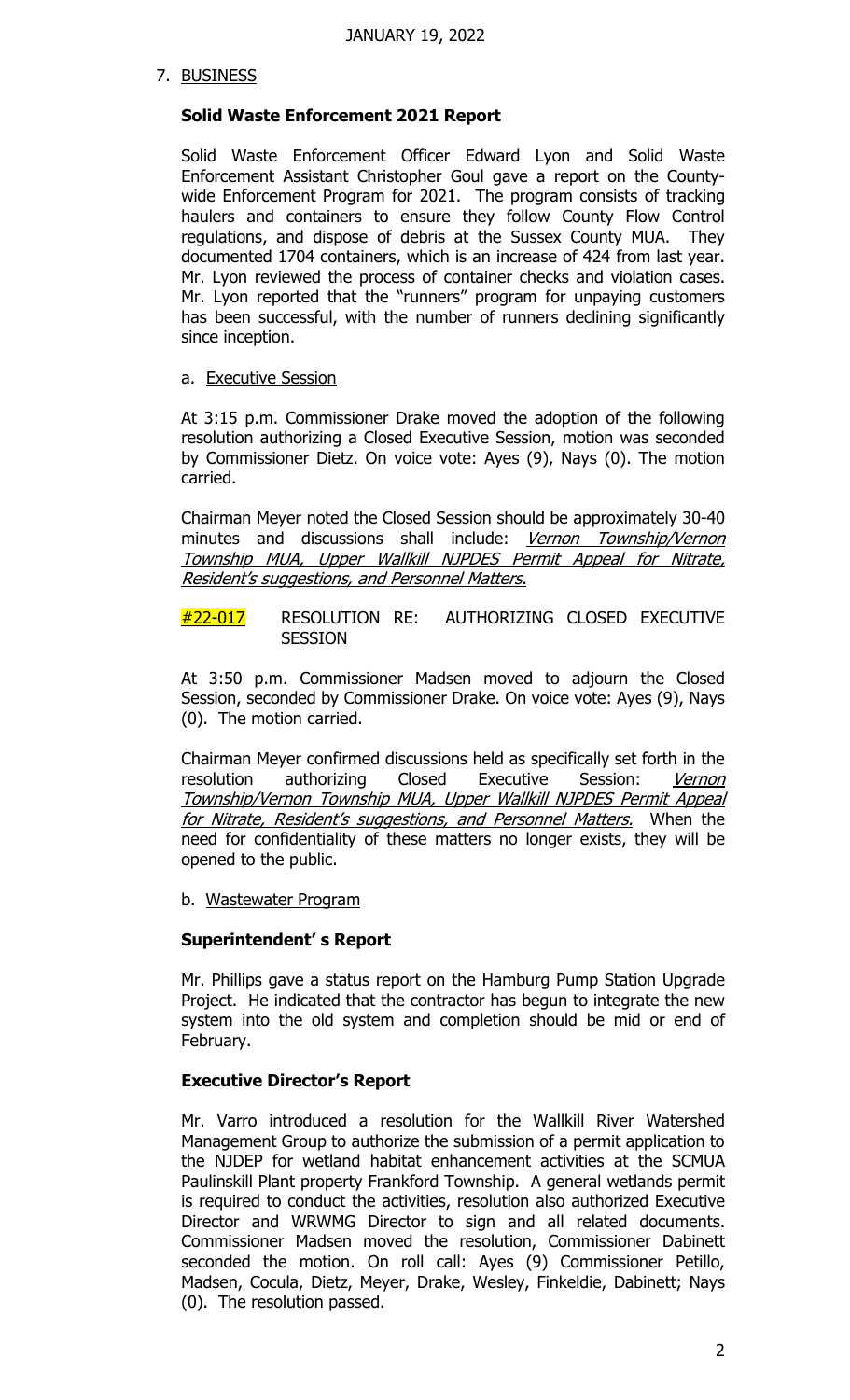- #22-018 RESOLUTION RE: AUTHORIZATION TO SUBMIT A FRESHWATER WETLANDS GENERAL PERMIT APPLICATION TO NJDEP SEEKING PERMISSION TO IMPLEMENT VARIOUS<br>WETLANDS RESTORATION AND ENHANCEMENT WETLANDS RESTORATION AND ENHANCEMENT ACTIVITIES/PROJECTS AT THE SCMUA'S PAULINS KILL WASTEWATER FACILITY PROPERTY
- c. Solid Waste Program

### **Superintendent's Report**

Mr. Morris reported that certain municipalities require the services of a Certified Professional Recycling Coordinator to certify their 2021 Recycling Tonnage Reports before submittal to the NJDEP. A resolution was prepared to authorize shared services agreements with those municipalities requesting this service for an amount of \$300.00. Commissioner Drake moved the resolution, seconded by Cocula. On roll call: Ayes (9) Petillo, Madsen, Cocula, Dietz, Meyer, Drake, Wesley, Finkeldie, Dabinett; Nays (0); Abstain (0). The resolution passed.

#22-019 SUSSEX COUNTY MUNICIPAL UTILITIES AUTHORITY BOARD OF COMMISSIONERS AUTHORIZE THE EXECUTION OF A SHARED SERVICES AGREEMENT(S) WITH VARIOUS SUSSEX COUNTY MUNICIPALITIES FOR THE PROVISION OF CERTIFIED RECYCLING PROFESSIONAL SERVICES TO CERTIFY AND SUBMIT THE 2021 RECYCLING TONNAGE REPORT TO NJDEP

Mr. Morris reported on a customer's email with positive feedback regarding SCMUA staff at the Convenience Center and Recycling Center. She noted they are always helpful and cheerful, even in the hard weather conditions being outside.

Mr. Morris reported on an odor complaint from a resident on Route 15 whose property is adjacent to the SCMUA's. It was noted that the Authority has odor misters that help with migrating odors, however they are turned off during freezing temperatures because the spray nozzles become frozen and get damaged. Mr. Varro added that there is a plan to install additional landfill gas wells in the problem areas to capture odor causing gas. The landfill gas wells will be installed over the next week.

Mr. Morris reported that after evaluations by SCMUA Staff, it was decided to continue and extend the current agreement with Electronic Recycling, Inc. (ERI) for E-waste handling and disposal. It was indicated that daily drop-off of covered E-Waste shall be at no charge, uncovered shall be 20 cents per pound, and Events days shall be reduced from 4 to 2 per year. ERI currently, and will continue to pick up stored E-Waste on a weekly basis.

## **Chief Engineer's Report**

Mr. Sesto reported on the Leachate Pump Station/Force Main Project progress, and the start up was scheduled for 10 am today, however it was delayed. The system was not ready for full automatic change over. The flow meters and chemical pumps were tested, staff received training on equipment. The control panel is almost complete, waiting on a few more instrumental equipment installations.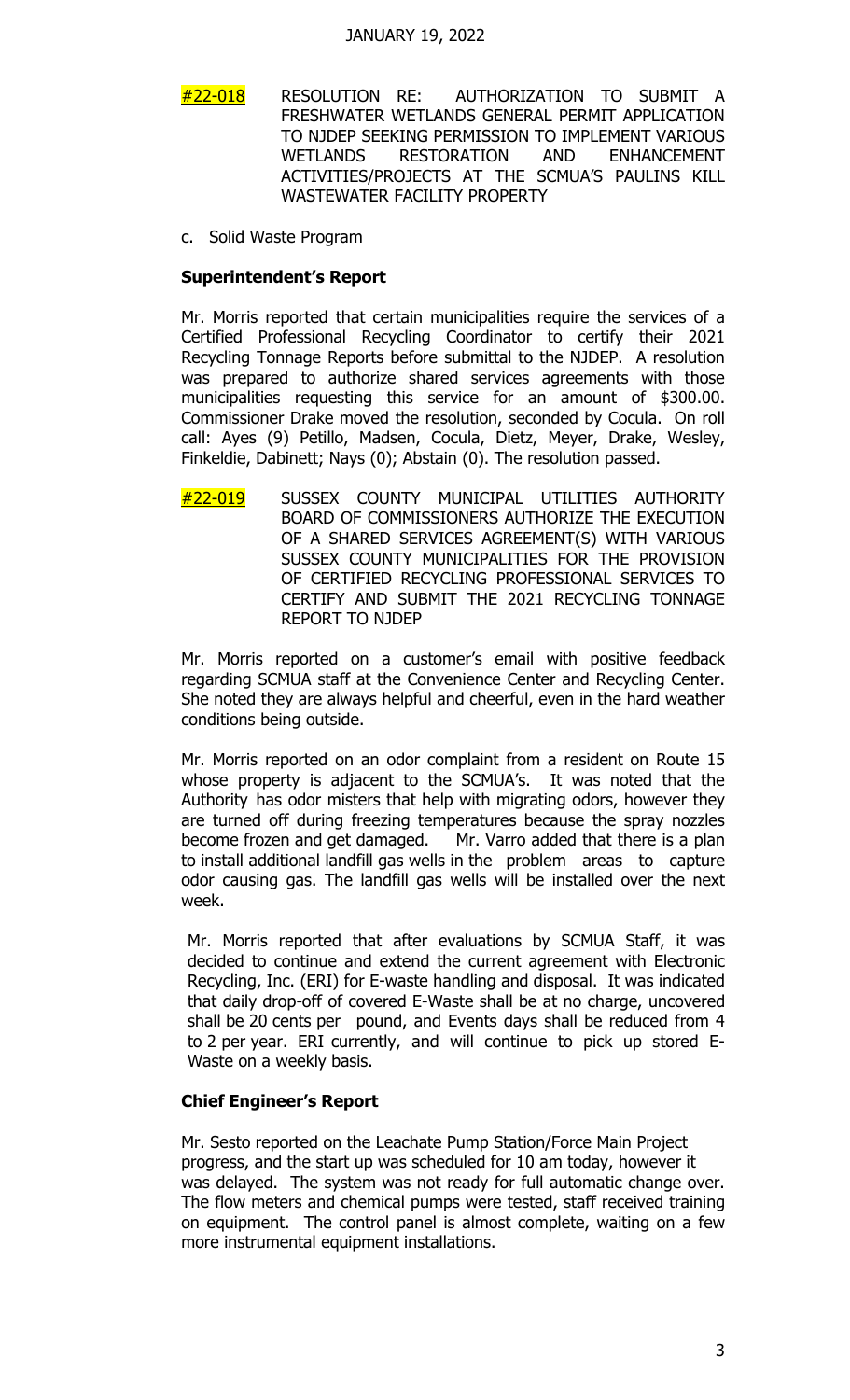### JANUARY 19, 2022

Mr. Sesto gave a progress report on the Stage 2 Landfill Expansion Project, and indicated meetings are held weekly. The aggregate material has been scheduled for installation on the slopes for Tuesday. Certain areas still need to be completed, however contractor assured SCMUA that noted substantial completion milestone shall be met on February 6th, per contract.

d. General Authority Business

## **Executive Director's Report**

Mr. Varro reported on the Aggregate Energy Bid that the SCMUA is included in for energy pricing. The current contract ends May 2022. SCMUA Energy Consultant, Gabel indicated that the market conditions are trending higher that previous, and new regulations regarding clean energy requirements have driven prices higher. It is projected to be 15- 20% higher in energy generation, and 10-15% higher in electric delivery charges, as well. Mr. Varro will report back with results.

Mr. Varro reported that RFP/RFQs were solicited for Professional Services for 2022, and they were opened on January 14, 2022, and are being documented are reviewed. He noted IT services were new for this year, and RFPs were more complex and detailed. He reviewed the current firms for 2021 and those that were received. Proposal information will be forwarded to Commissioners for their review and appointments shall be made at the Annual Reorganization Meeting on February 2, 2022.

e. Personnel

## **Solid Waste Superintendent's Report**

Mr. Morris prepared a resolution for a request for an intermittent leave of absence for a Solid Waste Employee to care for a family member, as reported in Executive Closed Session. Commissioner Drake moved the resolution, seconded by Commissioner Dietz. On roll call: Ayes (9) Commissioner Petillo, Madsen, Cocula, Dietz, Meyer, Drake, Wesley, Finkeldie, Dabinett; Nays (0). The resolution passed.

### #22-020 RESOLUTION RE: REQUEST FOR OFFICIAL INTERMITTENT LEAVE OF ABSENCE FOR 3 MONTH PERIOD FOR JR0153

Mr. Morris presented a resolution to promote exemplary Solid Waste Employee Michael Sapsai from part-time to full-time to fill a job vacancy. Commissioner Dietz moved the resolution, seconded by Commissioner Dabinett. On roll call: Ayes (9) Commissioner Petillo, Madsen, Cocula, Dietz, Meyer, Drake, Wesley, Finkeldie, Dabinett; Nays (0). The resolution passed.

### #22-021 RESOLUTION RE: APPOINTMENT OF SOLID WASTE FULL-TIME SITE ATTENDANT MICHAEL SAPSAI

- 8. Financial Transactions
	- a. Payment of Bills

FINANCIAL CONSENT AGENDA – Chairman Meyer asked for a motion to approve the Financial Consent Agenda (FCA).